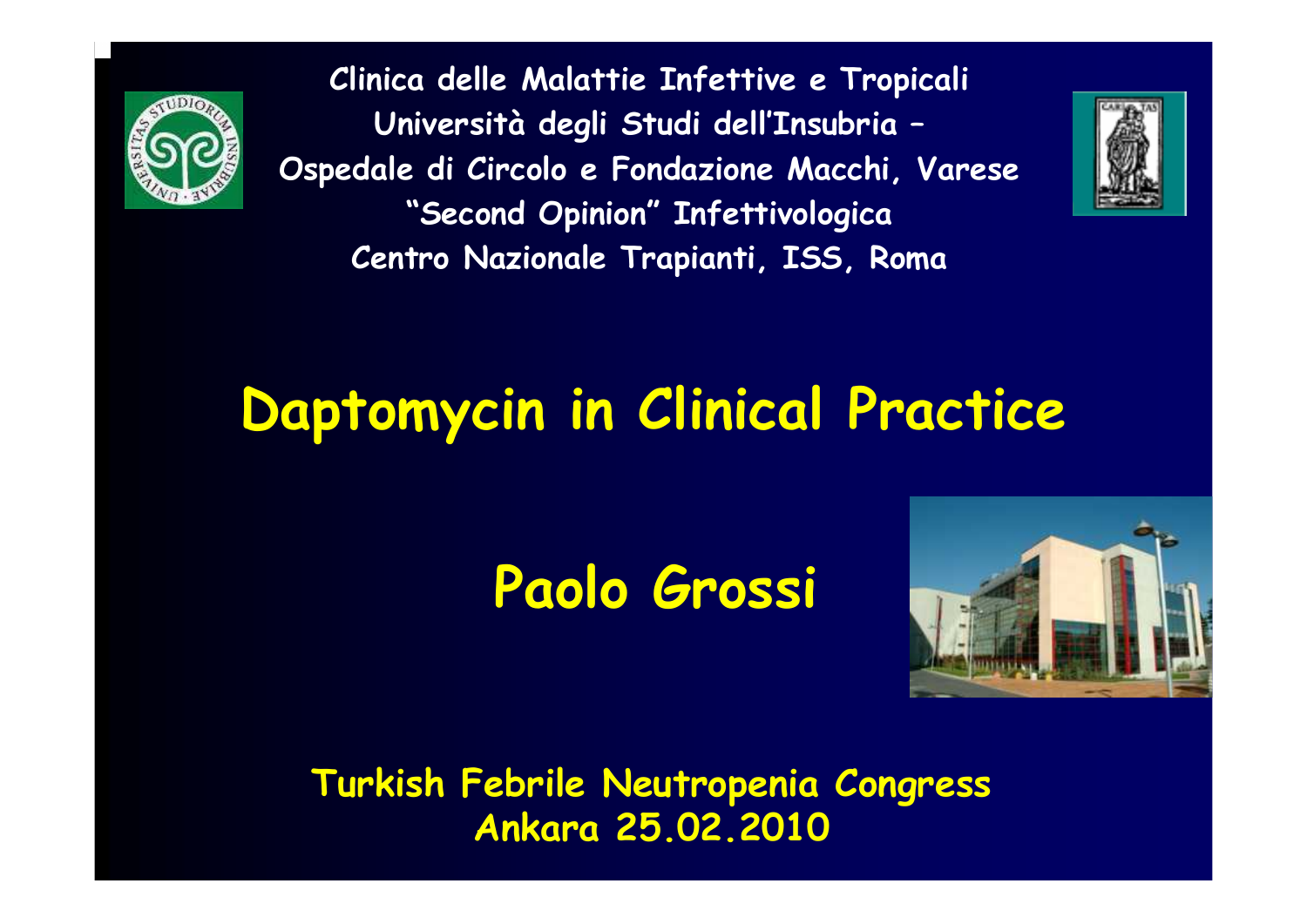## **Shift from predominantly Gram-negative to predominantly Gram-positive pathogens**

**Single-organism bacteraemias in EORTC-IATG trials (1985–2000)**



**Viscoli C., et al. Clinical Infectious Diseases 2005; 40:S240–5**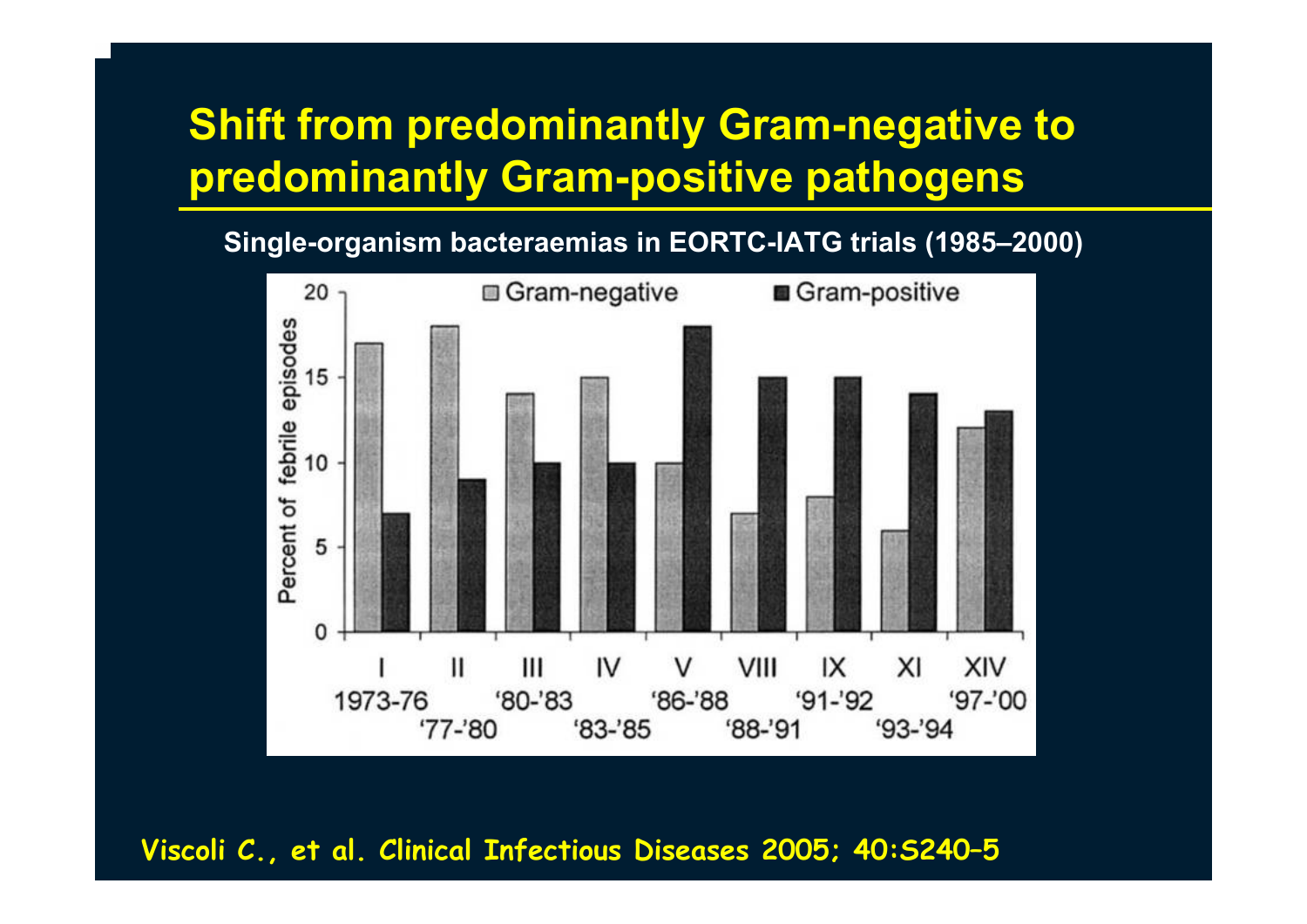## **Staphylococcus aureus Resistance to Oxacillin/Methicillin**



### EARSS Annual Report 2008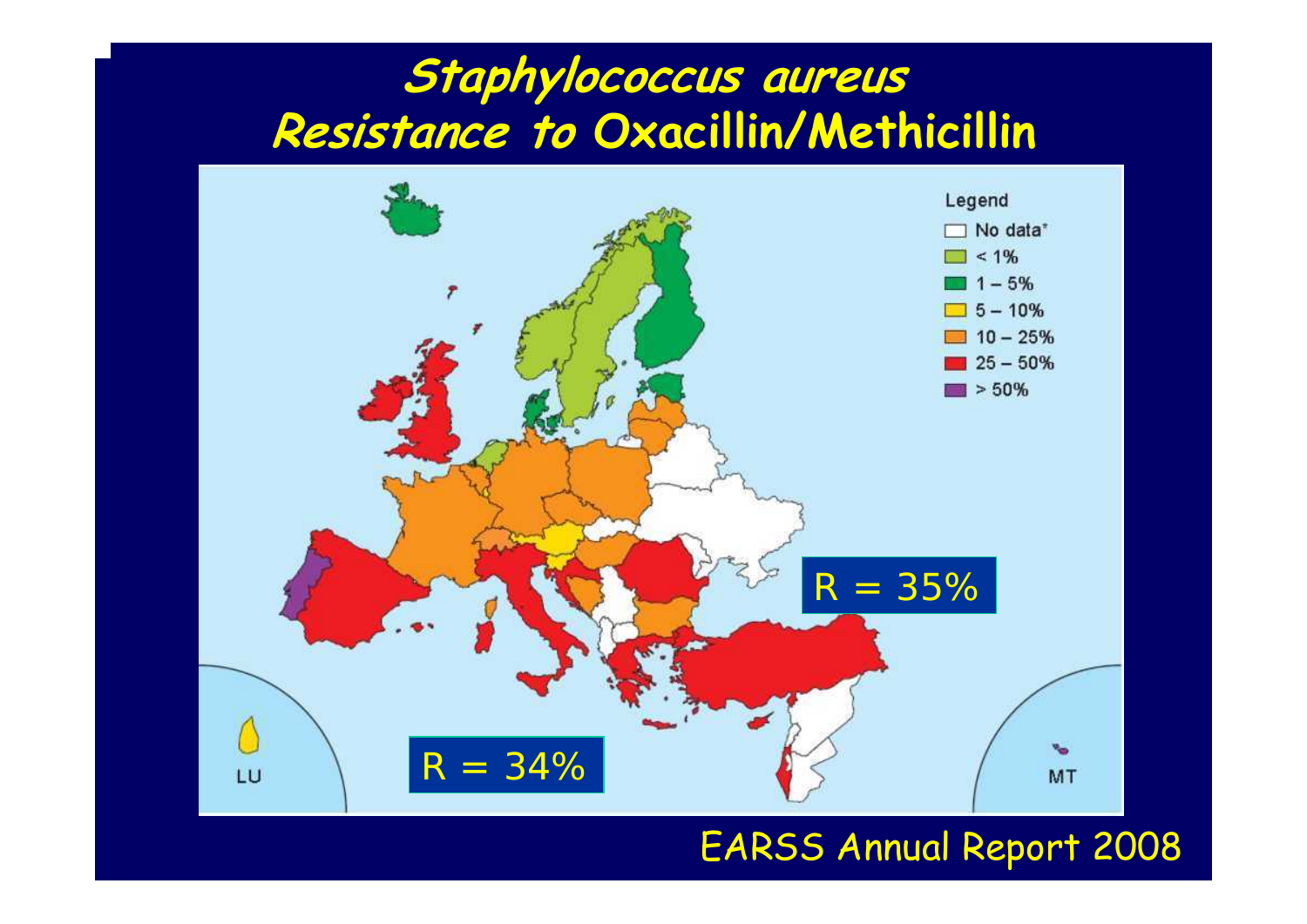## **Study on European Practices of Infections (bacteraemia) with** *Staphylococcus aureus* **(SEPIA – study)**

|                                                      | <b>Bacteraemia</b><br>$(n=152)$ | <b>SSTI</b><br>$(n=132)$ | <b>FN/FOU*</b><br>$(n=190)$ | <b>Endocarditis</b><br>$(n=90)$ | i.v.<br>catheter<br>$(n=31)$ | <b>Total</b><br>$(n=605)$ |
|------------------------------------------------------|---------------------------------|--------------------------|-----------------------------|---------------------------------|------------------------------|---------------------------|
| <b>Anti-MRSA</b><br>not given<br>first-line, %       | 45                              | 49                       | 58                          | 49                              | 44                           | 49                        |
| Mean time to<br>anti-MRSA<br>as second-line,<br>days | $6\phantom{1}$                  | 10                       | 13                          | $5\overline{)}$                 | 5 <sup>5</sup>               | $6\phantom{1}6$           |
| Mean time to<br>anti-MRSA as<br>third-line, days     | $6\phantom{1}$                  | 17                       | $5\overline{)}$             | 15                              | $6\phantom{1}$               | 8                         |

Retrospective case analysis of patients with confirmed MRSA infections in the EU \*FN febrile neutropenia; FOU fever of unknown origin

## **Approximately 50% of MRSA patients receive inadequate first-line therapy**

Ammerlaan H et al. Clinical Infectious Diseases 2009; 49:997–1005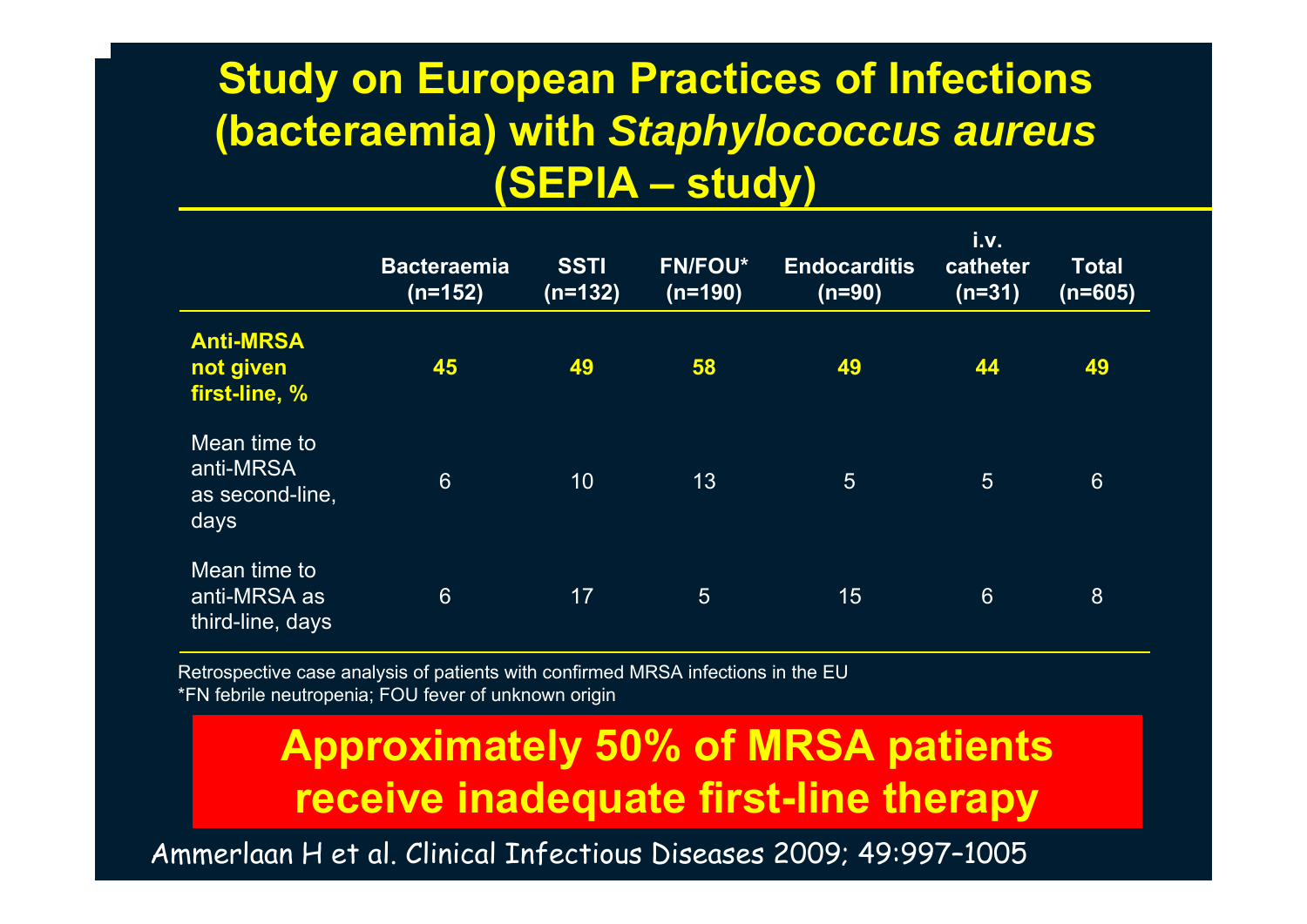# **Glycopeptides in neutropenic patients**

- **Should glycopeptides be given as upfront empiric** therapy?
- **Should glycopeptides be given in case of documented** Gram-positive MDI?
- **Should glycopeptides be given in cases of persistent** fever after initial broad-spectrum empiric antibiotic therapy?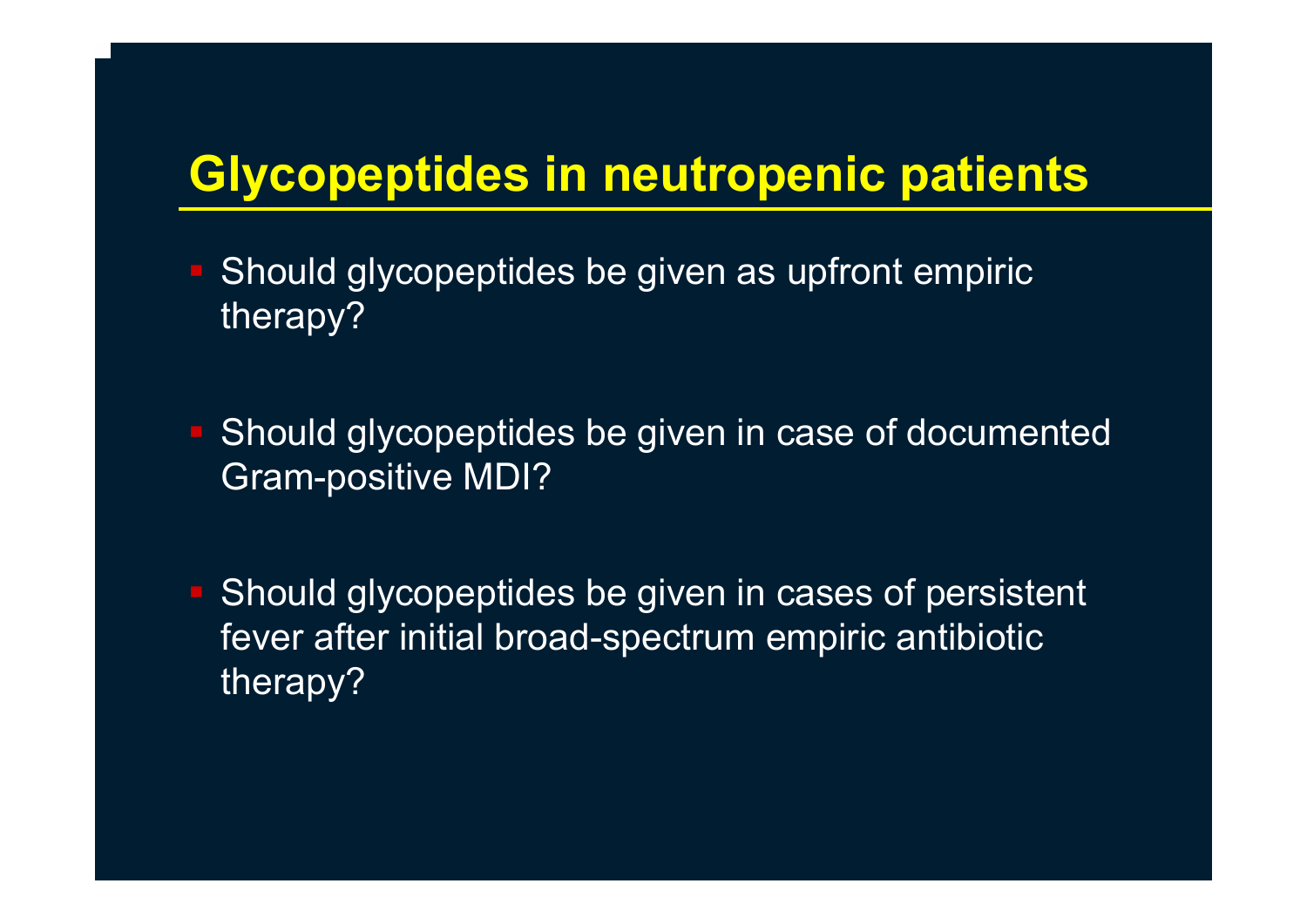# **Algorithm for initial management of febrile neutropenic patients**



#### **Hughes WT, et al. CID 2002;34:730–51**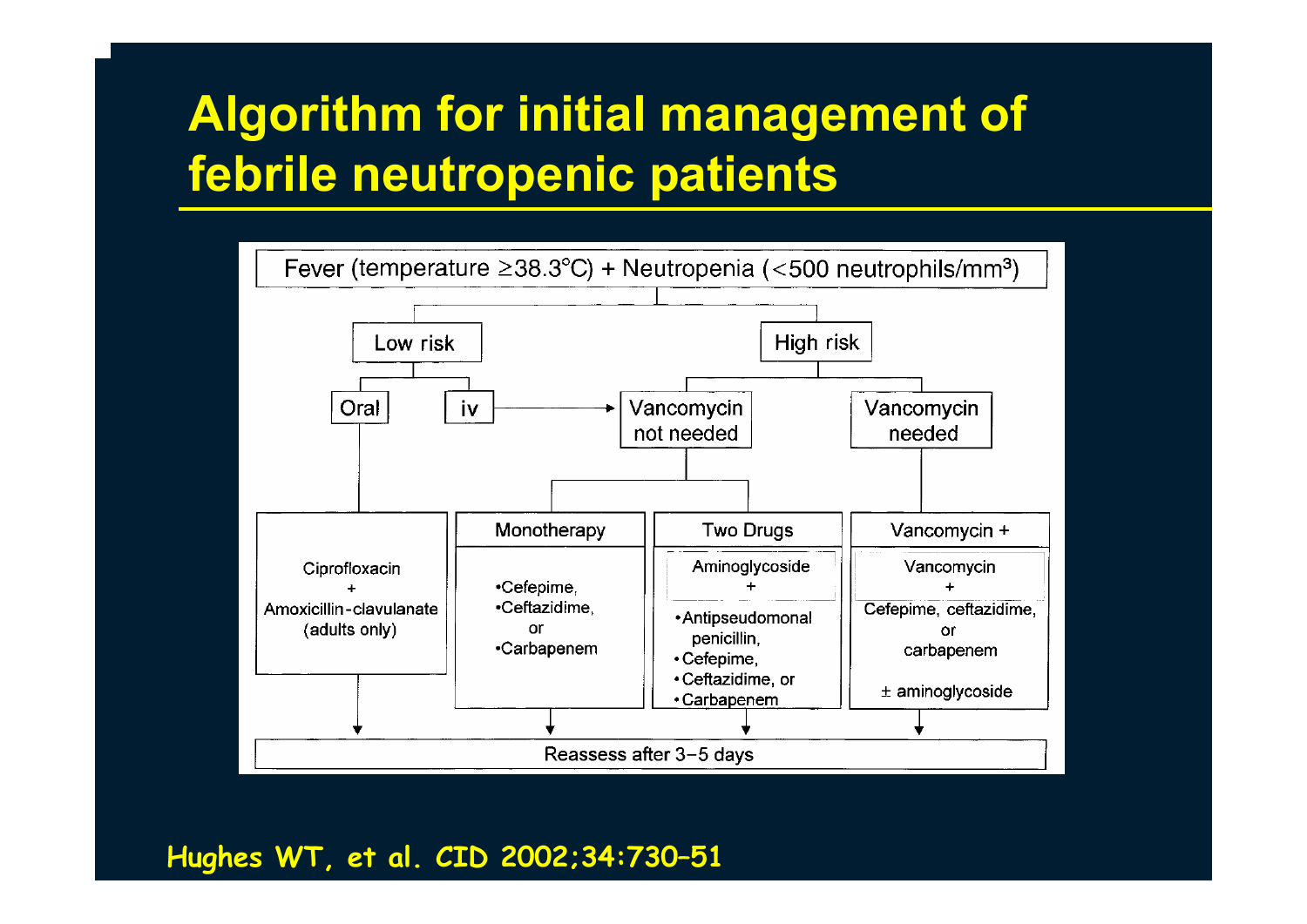# **Initial empiric glycopeptide in neutropenic patients (IDSA 2002)**

- Development of hypotension or shock
- Known colonisation with MRSA or penicillin-resistant pneumococcus
- **Positive results for Gram-positive before identification**
- Clinically suspected serious catheter-related infection (cellulitis)
- **Insitutions with high rate of infections due to MRSA or** penicillin-resistant viridans streptococci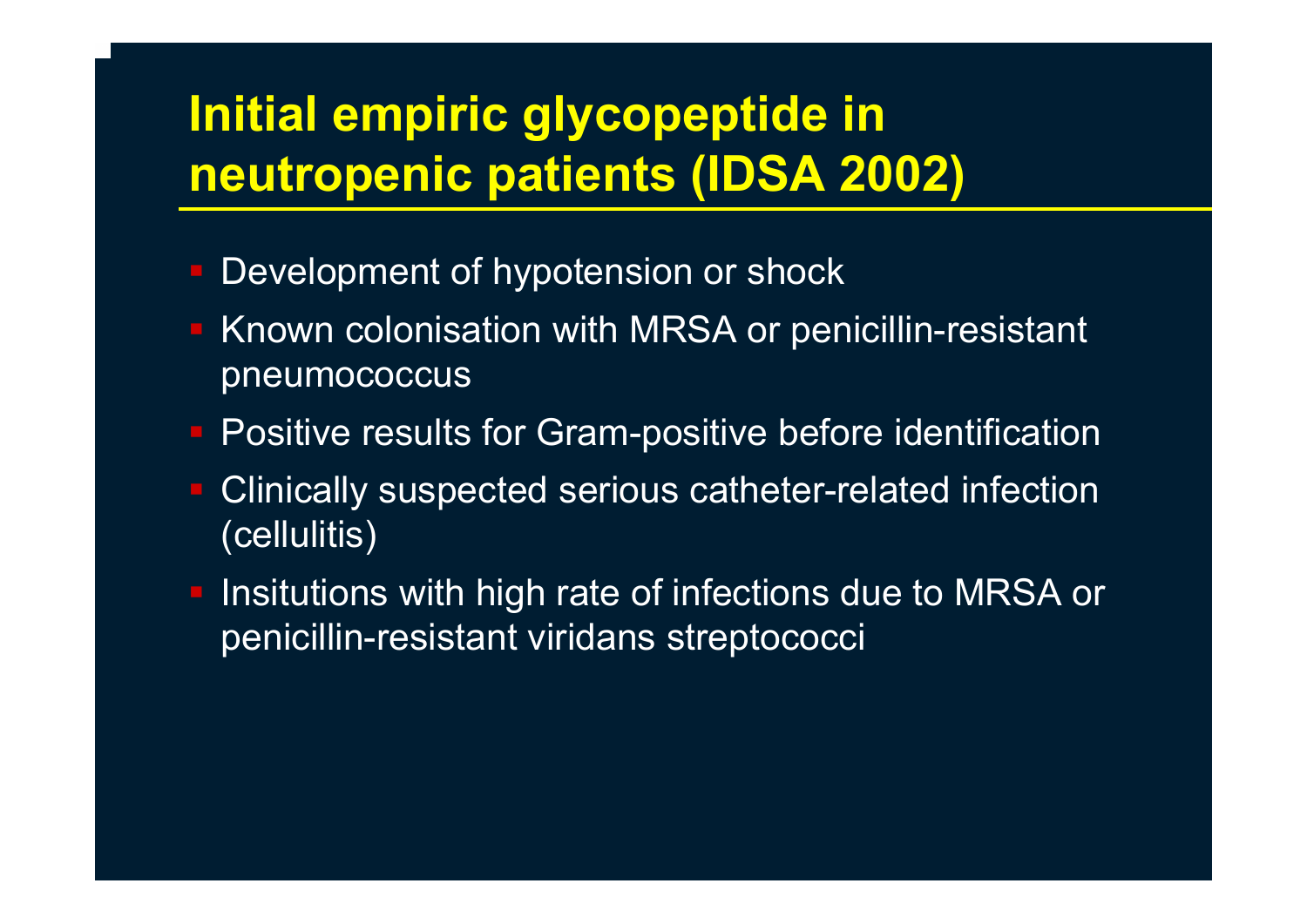### **ECIL recommendations for the use of glycopeptide antibiotic in neutropenic cancer patients**

| <b>Circumstances</b>                                                                                                 | <b>Addition of</b><br>glycopeptide | <b>Quality of evidence and</b><br>level of<br>recommendation |
|----------------------------------------------------------------------------------------------------------------------|------------------------------------|--------------------------------------------------------------|
| Fever onset                                                                                                          | Not recommended                    | $\overline{D}$                                               |
| <b>Persistent fever</b>                                                                                              | Not recommended                    | $\overline{D}$                                               |
| Predominance in the local<br>epidemiology of resistant Gram-<br>positive (e.g. MRSA, penicillin-R)<br>S. pneumoniae) | Recommended                        | III <sub>C</sub>                                             |
| Severe sepsis and septic shock                                                                                       | Recommended                        | III <sub>C</sub>                                             |
| Skin and soft tissue infections<br>(including catheter-related)<br>infections)                                       | Recommended                        | III C                                                        |

### **Cometta A, et al. EJC 2007;S5:23–31**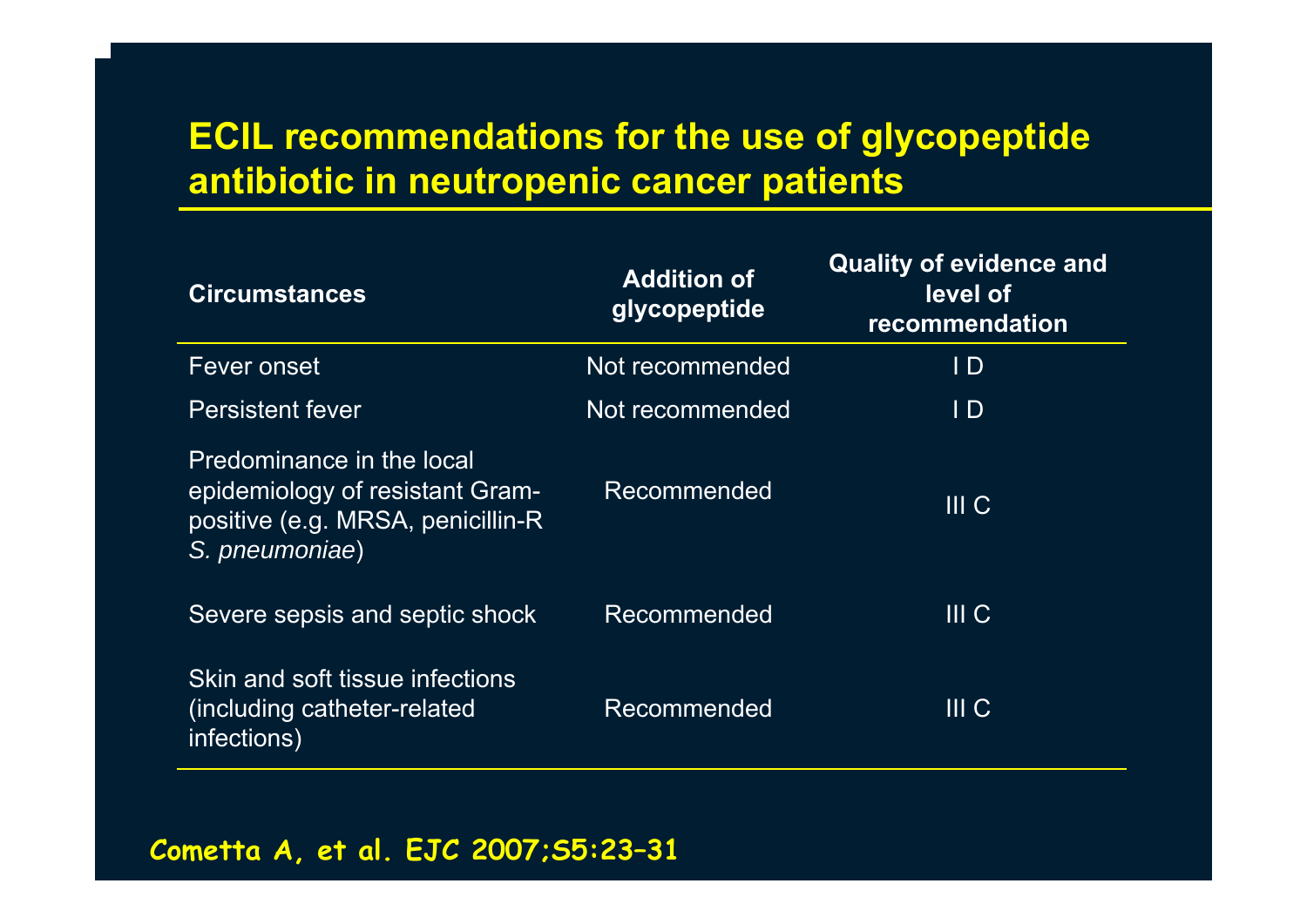# **Central venous catheter-related infections in hematology and oncology**

#### **Guidelines of the Infectious Diseases Working Party (AGIHO) of the German Society of Hematology and Oncology (DGHO**

| Pathogen                                       | Therapy                                                                                                     | Duration <sup>a</sup>                                                         |
|------------------------------------------------|-------------------------------------------------------------------------------------------------------------|-------------------------------------------------------------------------------|
| S. aureus (methicillin-sensitive) <sup>b</sup> | Isoxazolylpenicillin (penicillinase-resistant<br>penicillin) <sup>c</sup>                                   | At least 2 weeks i.v.! <sup>d</sup>                                           |
| S. aureus (methicillin-resistant) <sup>b</sup> | Glycopeptide, linezolid, quinupristin +<br>dalfopristin                                                     | At least 2 weeks i.v.! <sup>d</sup>                                           |
| Coagulase-negative staphylococci               | According to susceptibility pattern;<br>glycopeptide only in case of methicillin-<br>resistance             | For 5-7 days after defervescence<br>(in patients with persistent neutropenia) |
| Enterococci                                    | Aminopenicillin plus aminoglycoside<br>glycopeptide plus aminoglycoside in case<br>of ampicillin resistance | For 5-7 days after defervescence<br>(in patients with persistent neutropenia) |
|                                                | Linezolid or quinupristin/dalfopristin in<br>case of vancomycin-resistance                                  |                                                                               |
| Candida albicans <sup>b</sup>                  | Azole antifungal<br>Alternative: amphotericin B lipid-based<br>formulations or caspofungin                  | $\geq$ weeks                                                                  |
| Nonalbicans Candida species <sup>b</sup>       | Amphotericin B lipid-based formulations<br>or caspofungin or voriconazole                                   | $>2$ weeks                                                                    |
| All other pathogens                            | According to susceptibility pattern                                                                         | Not defined                                                                   |

### **Hans-Heinrich Wolf, et al. Ann Hematol 2008;87:863–876**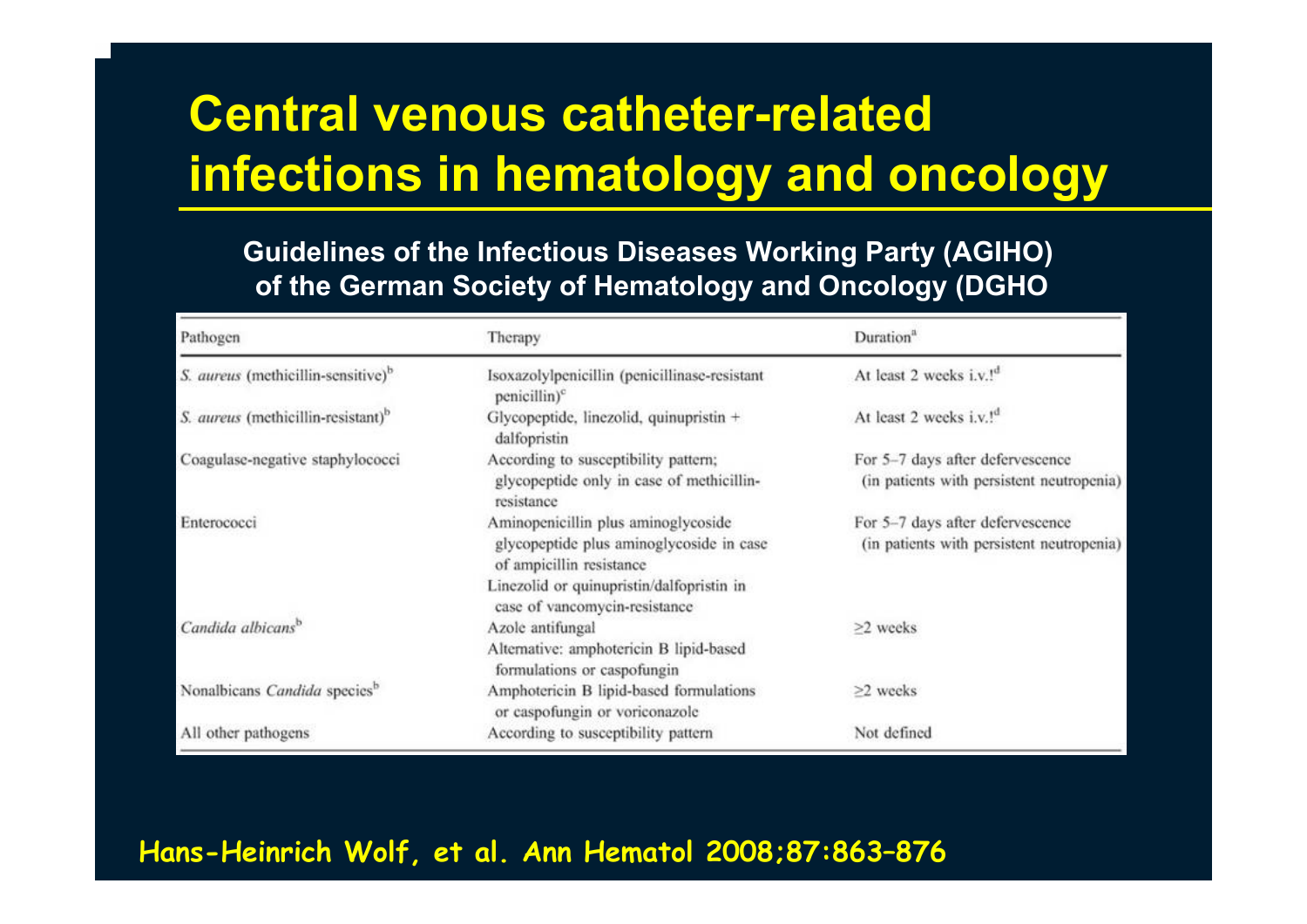# **Linezolid: Pros and Cons**

### Pros

- **I.V. and Oral** formulation
- **Pneumonia**
- Novel mechanism

### Cons

- FDA Black box warning for **increased mortality concerns in catheter-BSI trial\***
- **Myelosuppression** duration dependent >2wks
- Serotonin syndrome esp with SSRI, MAO-inhibitors
- Optic neuritis
- Lactic acidosis

**\*FDA. Available at: http://www.fda.gov/cder/drug/infopage/linezolid/default.htm.**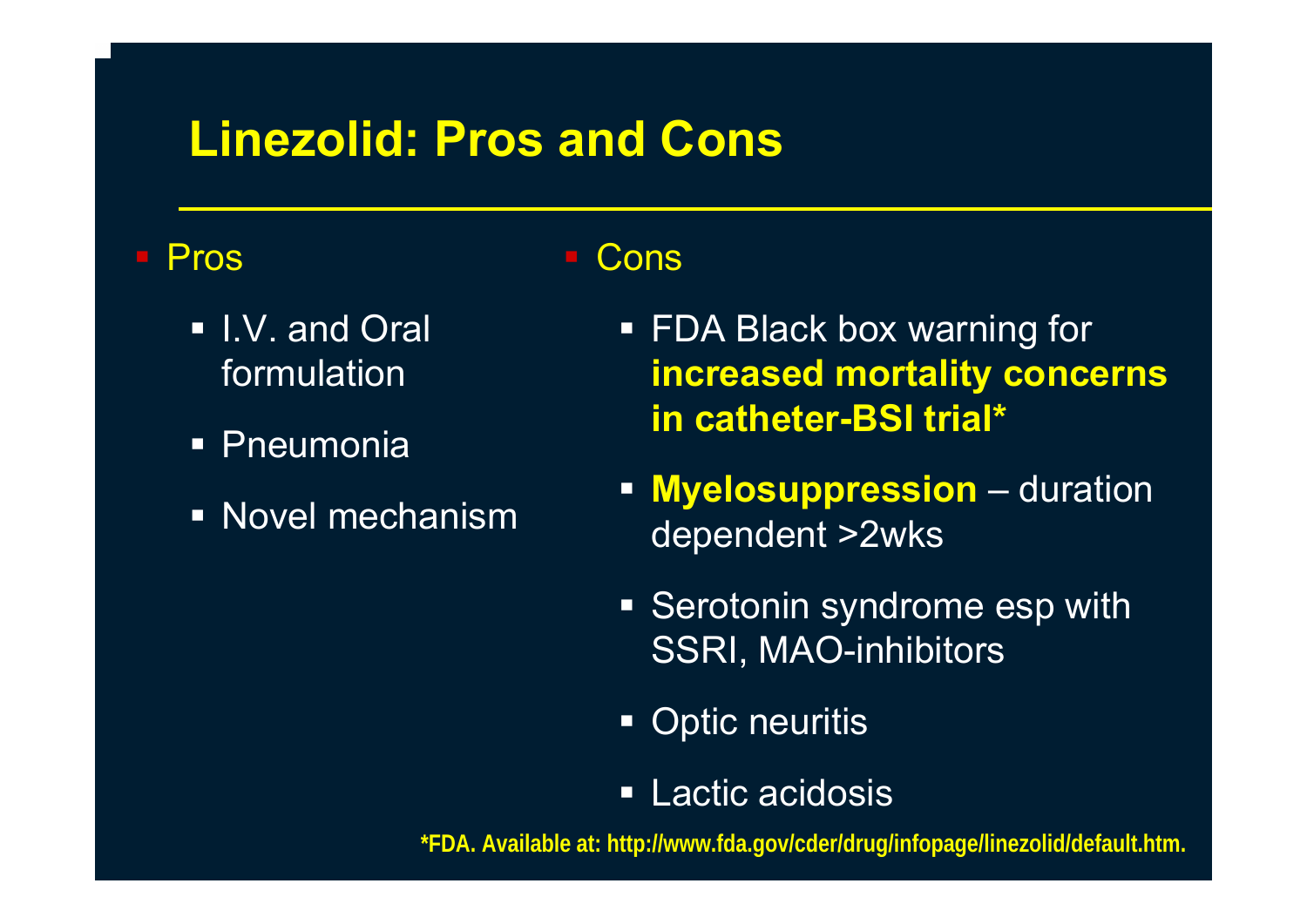## **Catheter-related MRSA BSI**



Gudiol F *et al. Enferm Infecc Microbiol Clin* 2009;27:105–115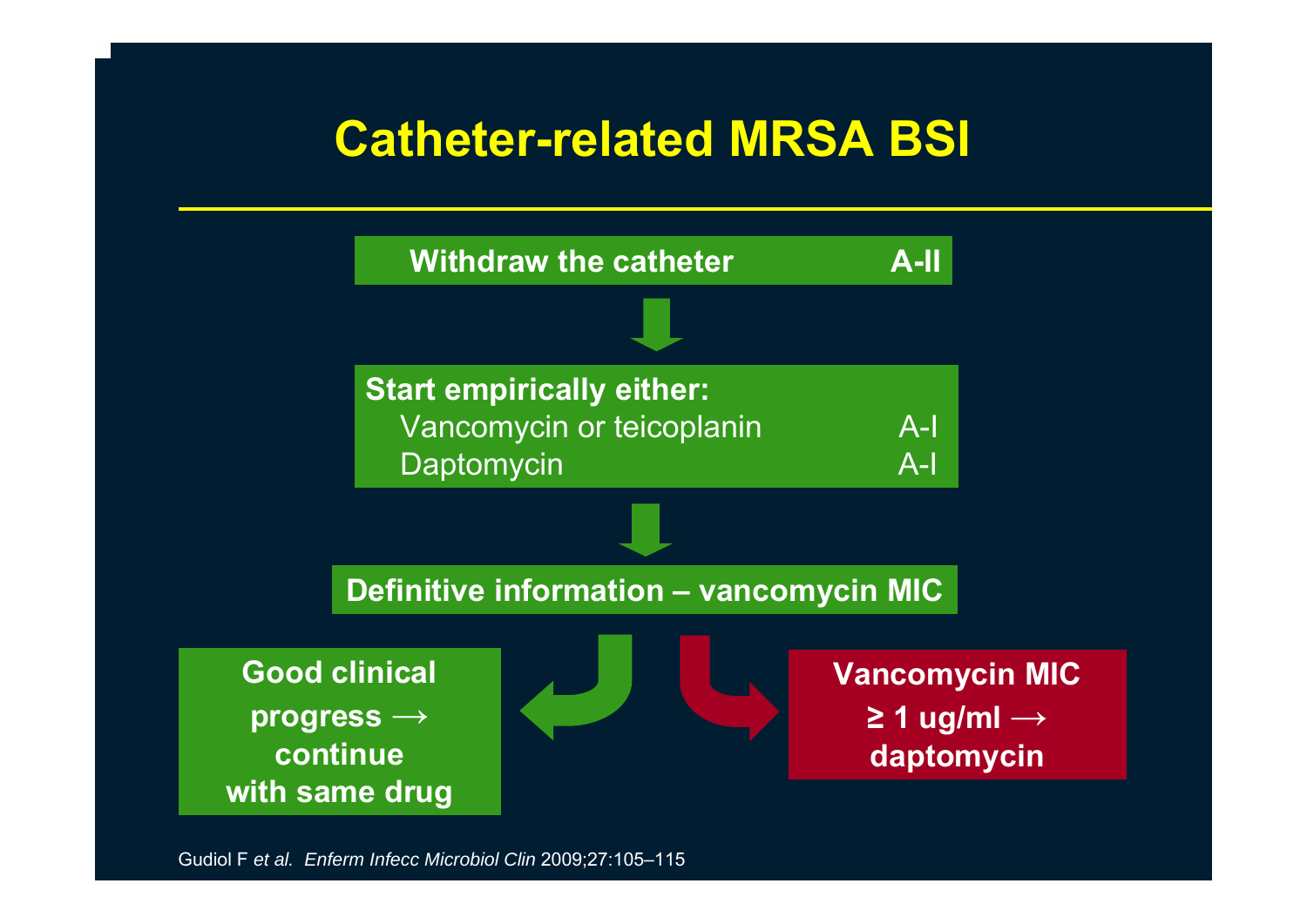**Clinical Practice Guidelines for the Diagnosis and Management of Intravascular Catheter-Related Infection: 2009 Update by the Infectious Diseases Society of America**

**How should catheter-related infections generally be managed?**

| Recommendation                                                                                                                                                                                                                                                                                                              | Strength or<br>quality of<br>recommendation |
|-----------------------------------------------------------------------------------------------------------------------------------------------------------------------------------------------------------------------------------------------------------------------------------------------------------------------------|---------------------------------------------|
| For uncomplicated Coagulase negative staphylococcal<br>CRBSI, treat with Nafcillin or Oxacillin, 2 g q4h for 5-7 days if<br>the catheter is removed and for 10–14 days, in combination<br>with antibiotic lock therapy, if the catheter is retained                                                                         | $B-III$                                     |
| Vancomycin is recommended for empirical therapy in heath<br>care settings with an elevated prevalence of MRSA/MRSE; for<br>institutions in which the preponderance of MRSA isolates<br>have vancomycin minimum inhibitory concentration (MIC)<br>values >2 µg/mL, alternative agents, such as daptomycin,<br>should be used | $A-II$                                      |
| Linezolid should not be used for empirical therapy (i.e., for<br>patients suspected but not proven to have CRBSI)                                                                                                                                                                                                           | $A-I$                                       |

**Modified from Mermel LA, et al. Clinical Infectious Diseases 2009;49:1–45**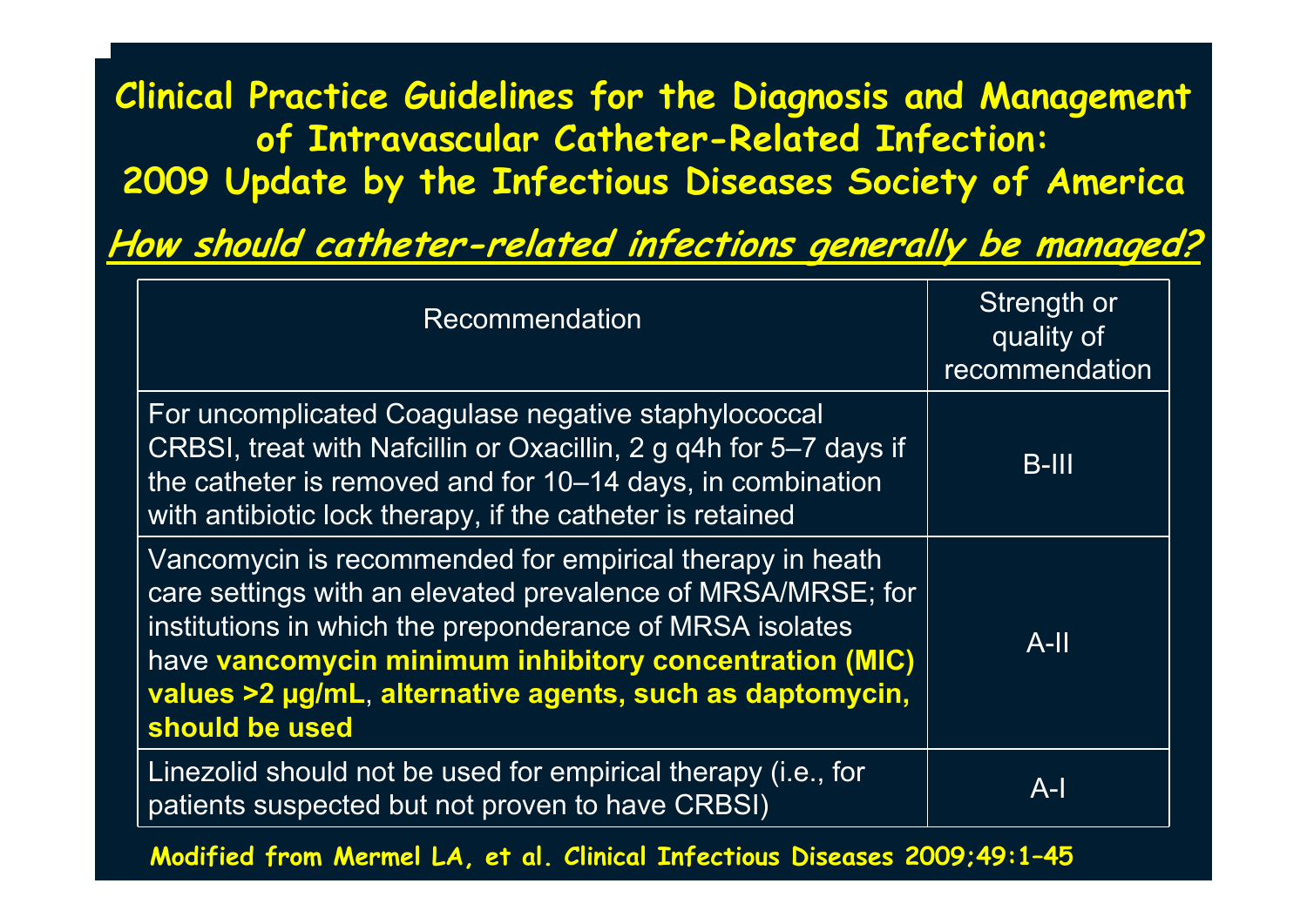# **Growing evidence for vancomycin MRSA MIC creep**

- According to a study at a US medical centre for the period 2000–2004:1
	- Over 90% of *S. aureus* isolates had vancomycin MICs <2 μg/ml
	- П The proportion of MSSA and MRSA isolates with vancomycin MIC of 1 µg/ml increased
	- $\blacksquare$  The proportion of MSSA and MRSA isolates with vancomycin MIC <sup>≤</sup>0.5 µg/ml decreased
- Several other studies have demonstrated vancomycin MIC creep in MRSA<sup>2-7</sup>
- 1. Wang G *et al*. *J Clin Microbiol* 2006;44:3883–3886
- 2. Delgado A *et al*. *J Clin Microbiol* 2007;45:1325–1329
- 3. Rodriguez-Morales AJ *et al. Int J Antimicrob Agents* 2007;29:607–609

#### Increased vancomycin MICs for *S. aureus* over a 5-year period



4. Karpadia M *et al. ICAAC* 2005; Abstract E-807

- 5. Golan Y *et al*. *IDSA* 2006; Abstract LB-11
- 6. Zaragoza R *et al*. *ICAAC* 2007; Abstract K-724
- 7. De Sanctis J *et al. ICAAC* 2007; Abstract D-882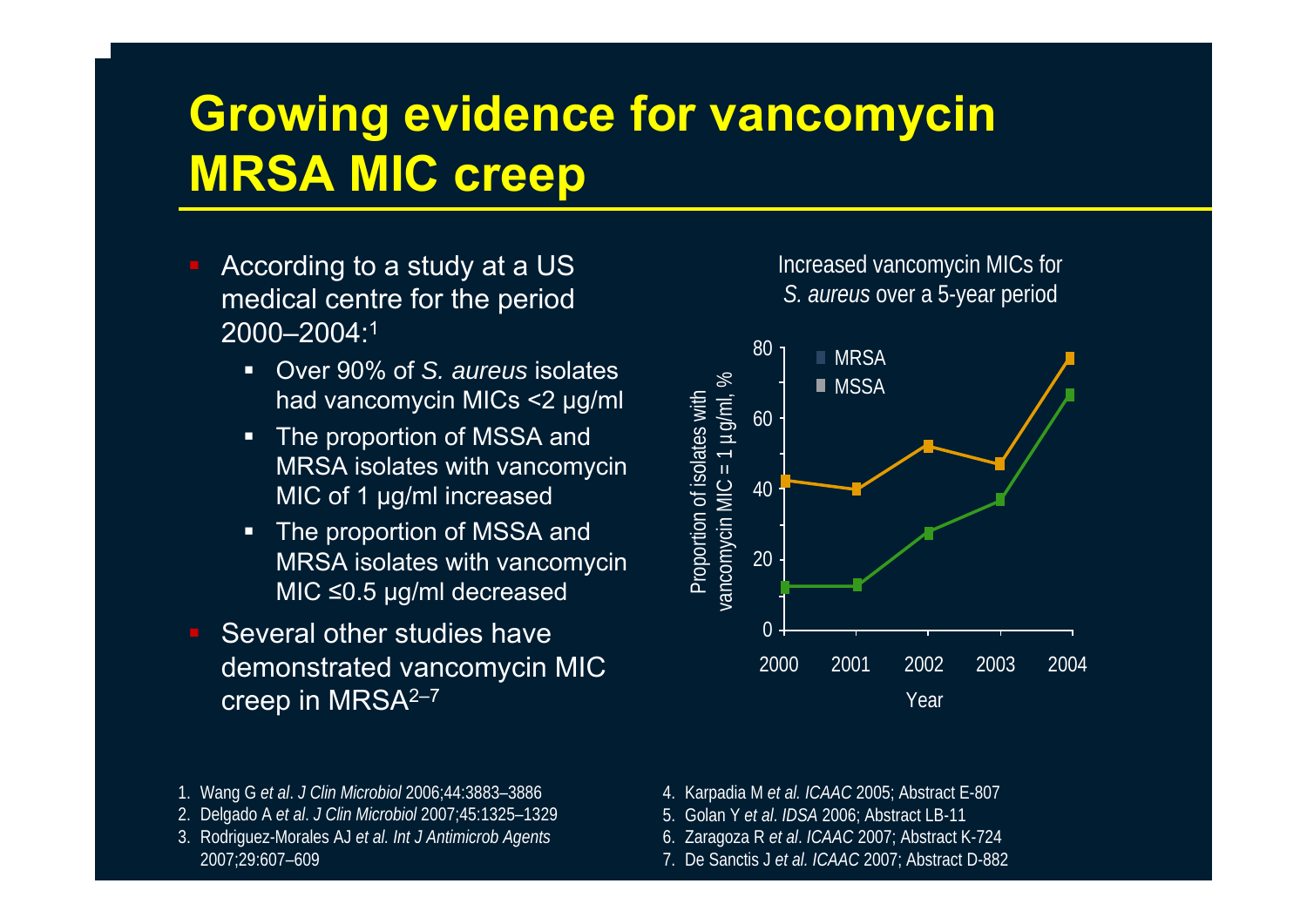# **Vancomycin MIC significantly predicts for mortality in MRSA**



**\*Inappropriate therapy defined as empirical therapy to which the MRSA strain was resistant**

#### **Soriano A** *et al. Clin Infect Dis* **2008;46:193–200**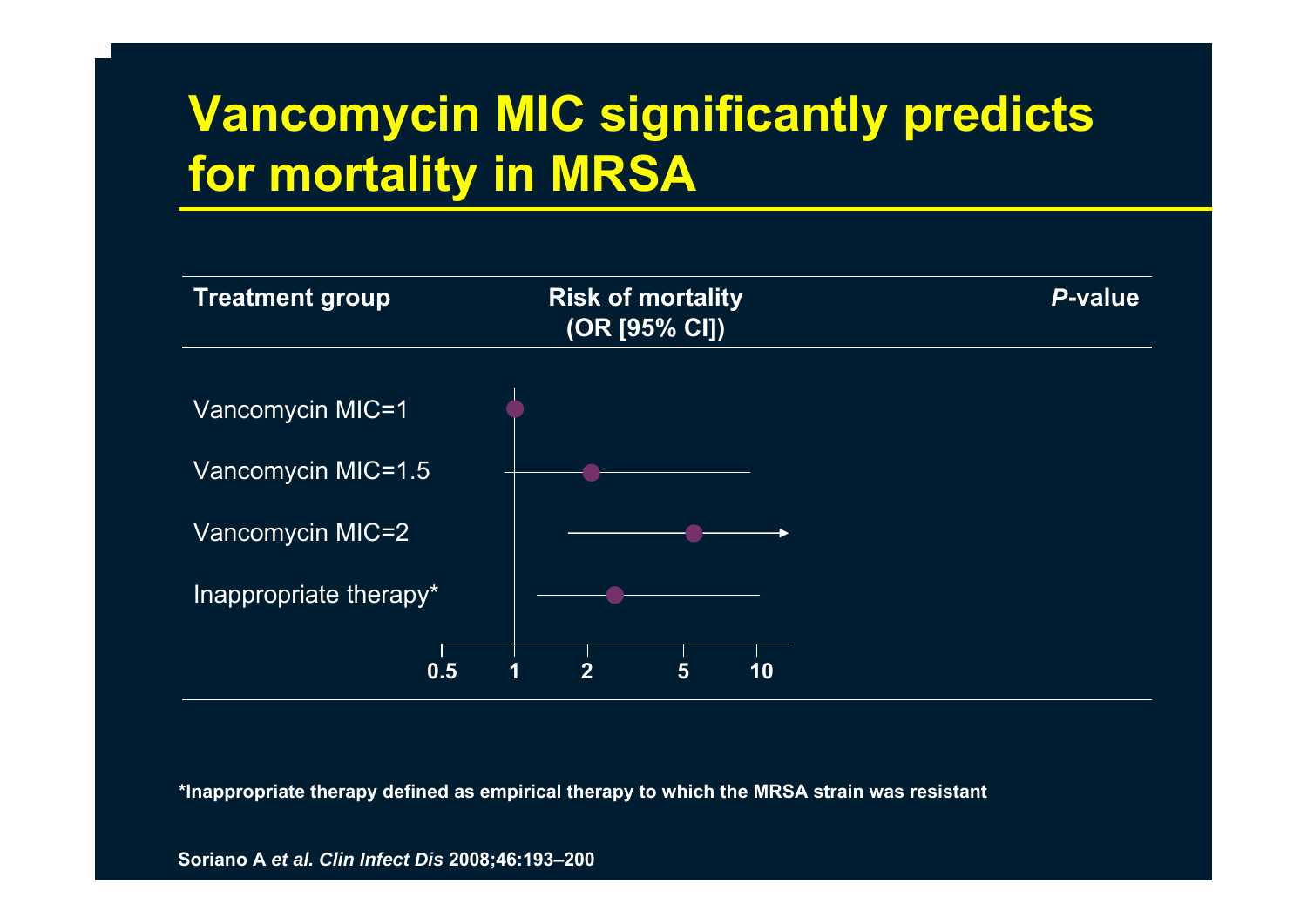# **In adults, what are the recommendations for vancomycin dosing?**

- • Vancomycin **15-20 mg/kg** (actual body weight) every 8-12 hours in patients with normal renal function is recommended (AIII).
- $\bullet$ • For seriously ill patients (sepsis, meningitis, pneumonia, or endocarditis) suspected to have MRSA, a **vancomycin loading dose of 25-30 mg/kg** (actual body weight) may be considered (CIII).

**Copyright 2008 Joint ICAAC/IDSA Annual Meeting**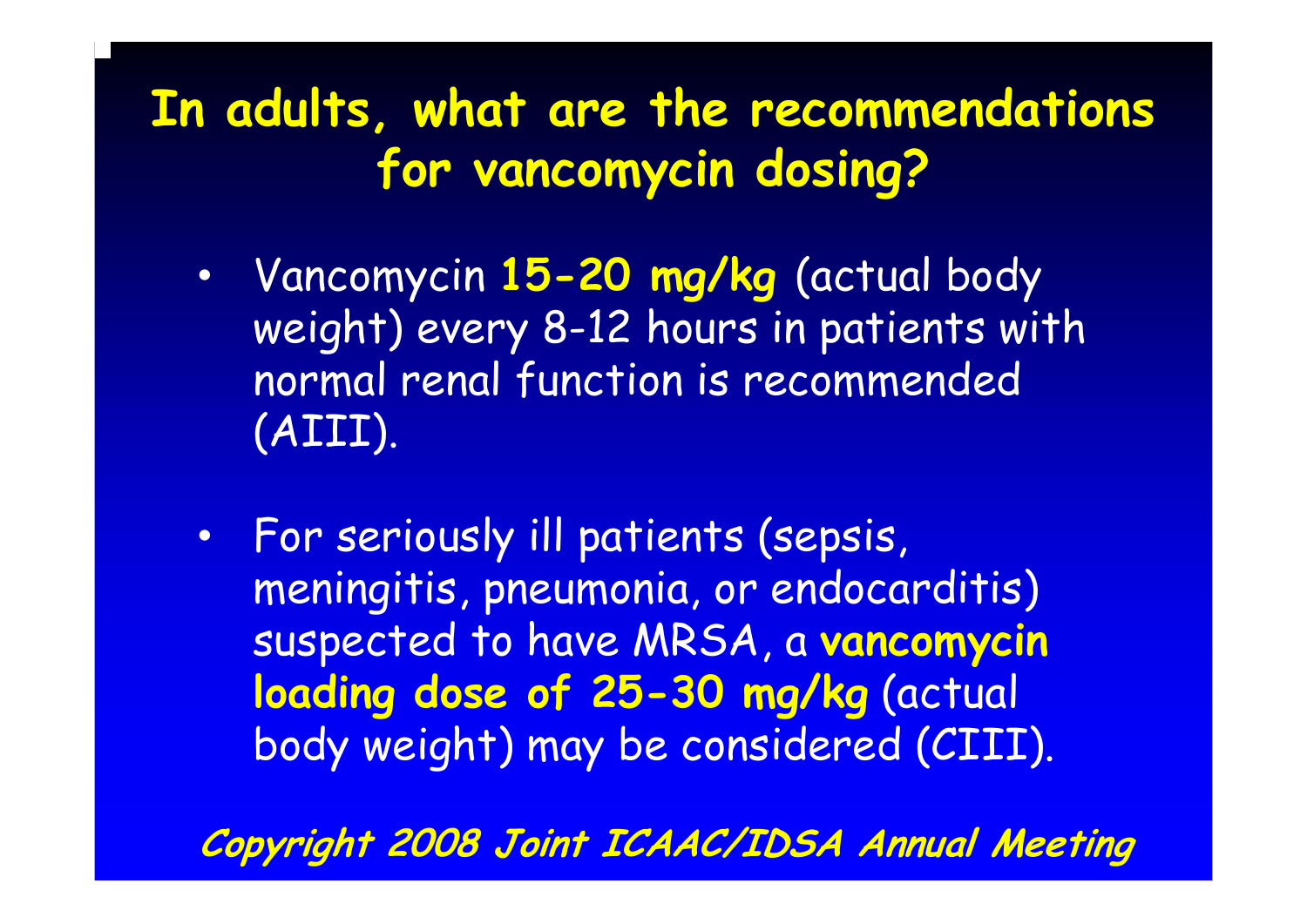### **Higher vancomycin doses associated with increased incidence of nephrotoxicity**



\*Nephrotoxicity: increase in Cr <sup>≥</sup>0.5 mg/dl

Lodise T *et al. Antimicrob Agents Chemother* 2008;52:1330–1336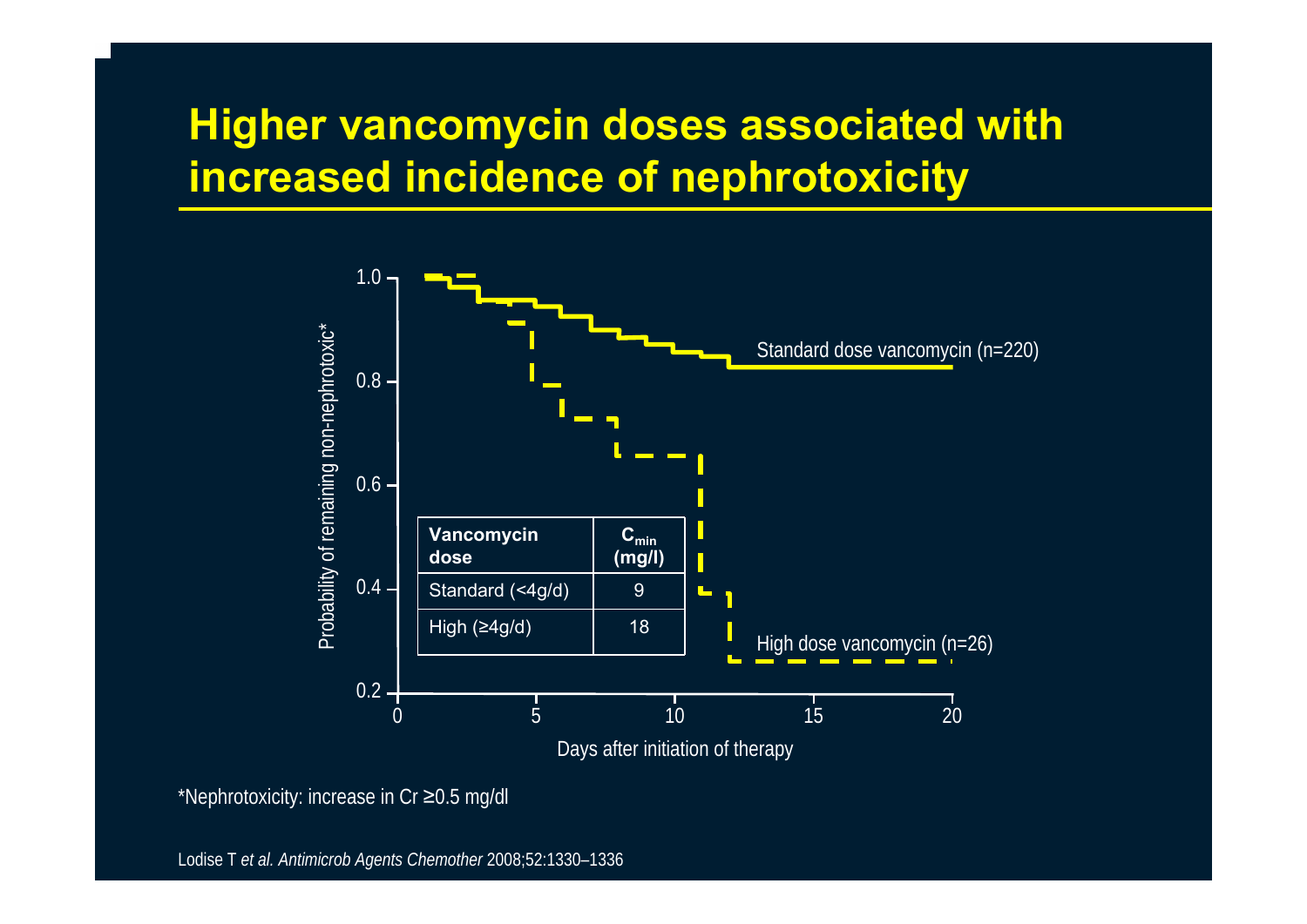## **Marketed alternatives to vancomycin**

|                                                                              | Daptomycin <sup>1</sup> | Linezolid <sup>2</sup> | Tigecycline <sup>1</sup> |
|------------------------------------------------------------------------------|-------------------------|------------------------|--------------------------|
| <b>First in class</b>                                                        |                         |                        | ×                        |
| Spectrum: MRSA=MSSA<br><b>VRE=VSE</b><br>Gram-negative<br><b>B.</b> fragilis | ×                       | ×                      |                          |
| Cidality                                                                     | $+ + +$                 | $+/-$                  | $+/-$                    |
| Dosing interval                                                              | <b>OD</b>               | <b>BID</b>             | <b>BID</b>               |
| <b>Formulations</b>                                                          | i.v.                    | i.v./po                | i.v.                     |
| <b>Potential uses: Skin</b><br>Pneumonia<br><b>BSI</b>                       | X                       | ×                      | $(CAP^*)$<br>×           |
| Suitable for outpatient use                                                  |                         |                        | ×                        |

#### \*United States only

1. Ziglam H. *Expert Opin Pharmacother* 2007;8:2279–2292

2 Vardakas KZ *et al Expert Opin Pharmacother* 2007;8:2381 –2400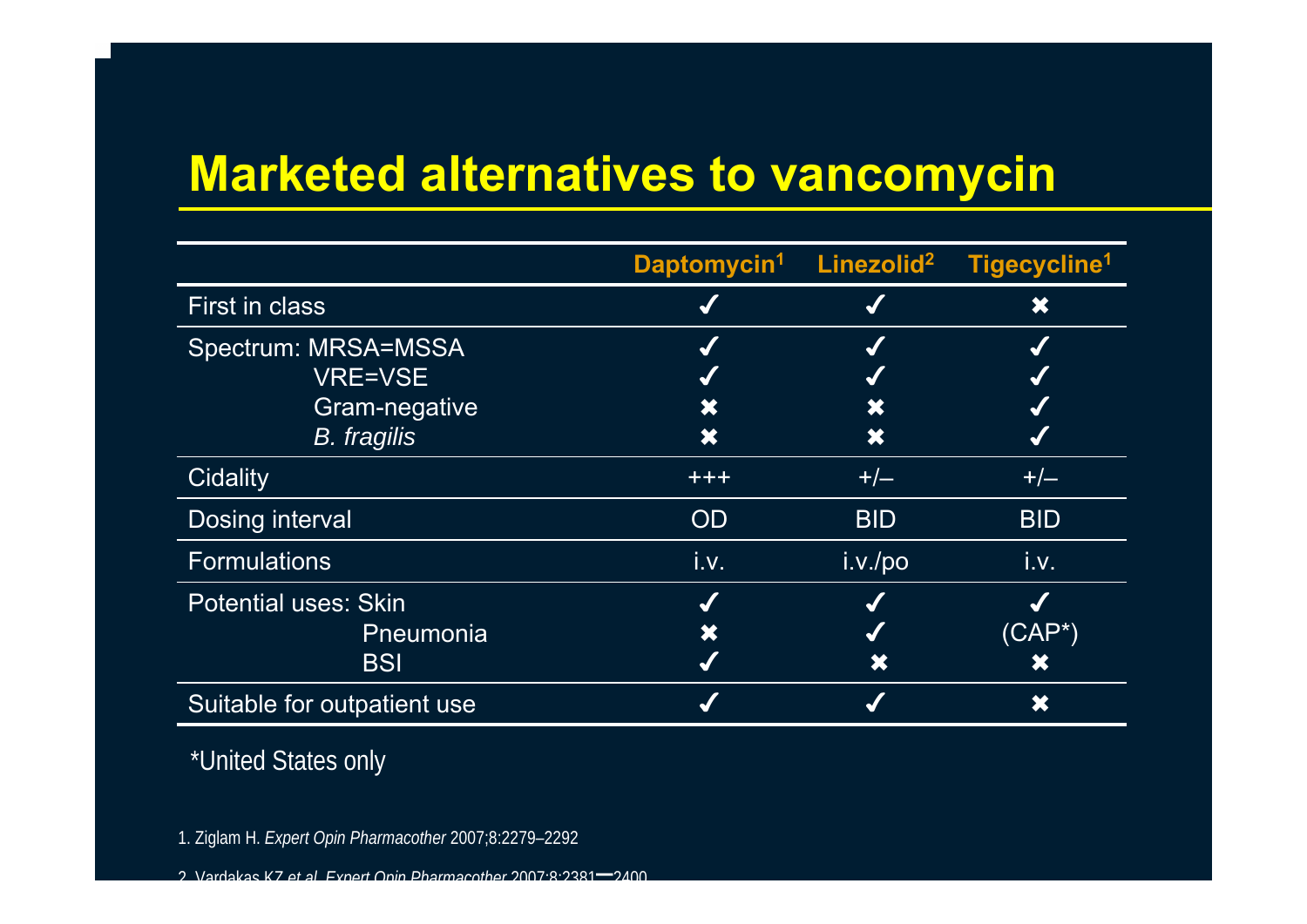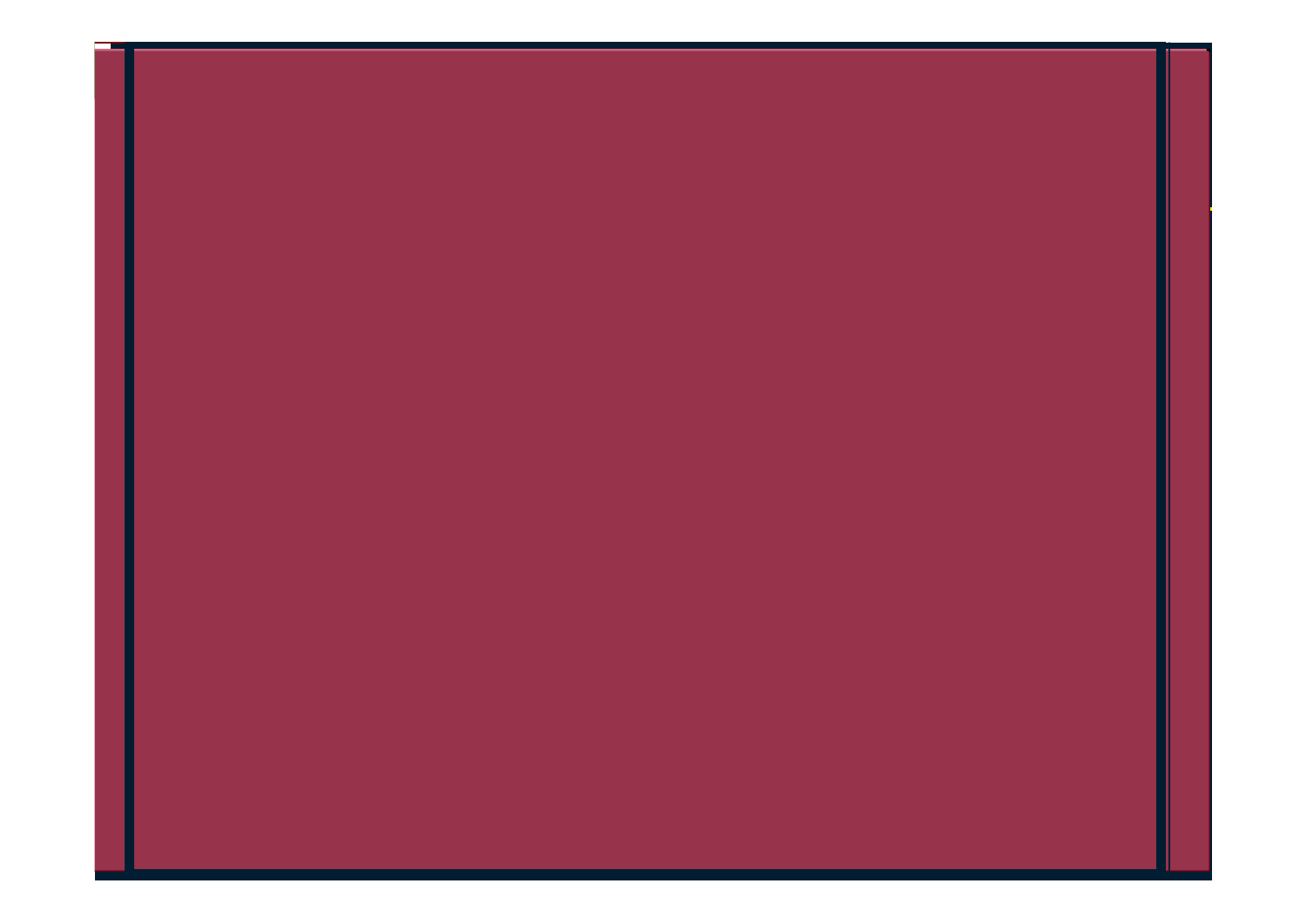## **What are the recommendations for managing MRSA bacteraemia and endocarditis?**

- **Vancomycin or daptomycin 6 mg/kg i.v. once daily** (AII)
- Some experts recommend daptomycin 8–10 mg/kg i.v. once daily (BIII)
- Doses of up to 12 mg/kg for 2 weeks safe in healthy volunteers
- **Example 2** Clinical trial underway to further evaluate safety and efficacy
- **There are limited data regarding the use of** daptomycin in children

**IDSA Draft Guidelines for the Treatment of MRSA**